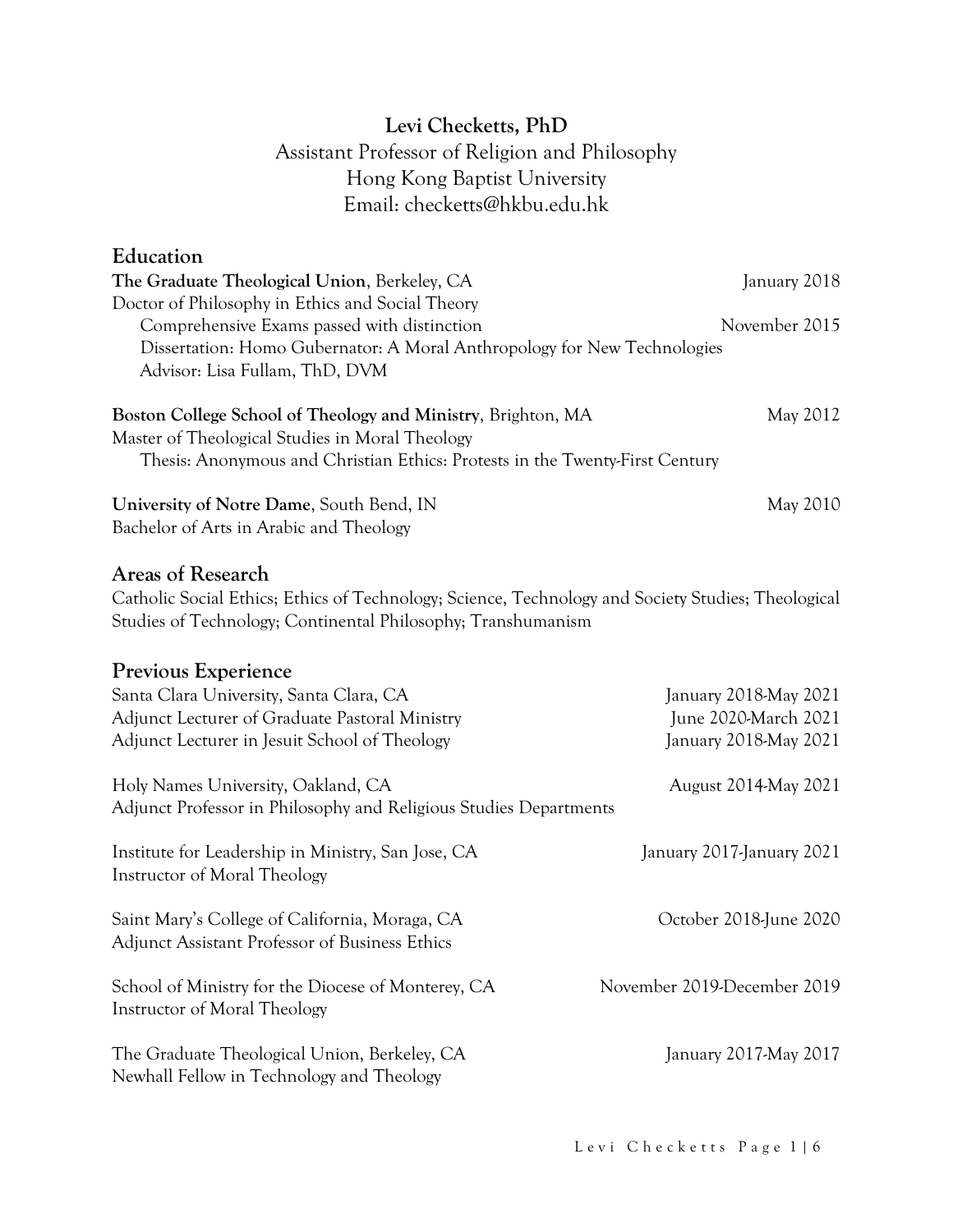| The Graduate Theological Union, Berkeley, CA<br>Newhall Fellow in Industrial Revolution and Ethics                 | August 2014-December 2014  |
|--------------------------------------------------------------------------------------------------------------------|----------------------------|
| <b>Other Experience</b><br>Cal-Nevada UMC Annual Conference<br>Racial Ethnic Local Church Concerns Grant Principal | January 2020-December 2020 |
| Jesus Love Korean United Methodist Church, Cupertino, CA<br>English Ministry Associate Pastor                      | September 2018-Present     |
| Oakland Korean United Methodist Church, Oakland, CA<br>English Ministry Pastor                                     | March 2013-September 2017  |
| Jesuit School of Theology at Berkeley, Berkeley, CA<br>AAAS Science for Seminaries Grant student assistant         | September 2016-June 2017   |
| Jesuit School of Theology at Berkeley, Berkeley, CA<br><b>Bioethics Research Assistant</b>                         | September 2013-May 2014    |

### **Publications**

"Review of *Philosophical Posthumanism*." *Theology and Science* 20, no. 1 (January 2022): pre-print online.

"Ghosts and Gods in the Machine: Human-Machine Interfaces in Transhuman Philosophy." *Human Interaction with the Divine, the Sacred, and the Deceased: Psychological, Scientific, and Theological Perspectives.* Ed. Thomas G. Plante and Gary Schwartz. New York: Routledge, 2022.

"The Sacrality of Things: On the Technological Augmentation of the Sacred." *Techné: Research in Philosophy and Technology* 25, No. 1 (February 2021): 130-152.

"Idle Hands and the Omega Point: Labor Automation and Catholic Social Teaching." *Agathon: A Journal of Ethics and Value in the Modern World* 5 (2018): 153-171.

"The Persona of the Pastor on Social Media." *Communication Research Trends* 37, No. 2 (June 2018): 25-33.

"Thomas Aquinas Meets Joseph Smith: Toward a Mormon Ethics of Natural Law." *Dialogue: A Journal of Mormon Thought* 51, No. 1 (Spring 2018): 79-100.

"A Review of *The Good of Recognition: Phenomenology, Ethics and Religion in the Thought of Levinas and Ricoeur*." *Journal of the Society of Christian Ethics* 37, No. 2 (Fall/Winter 2017): 207-208.

"New Technologies—Old Anthropologies?" *Religions* 8, No. 4 (2017): 52.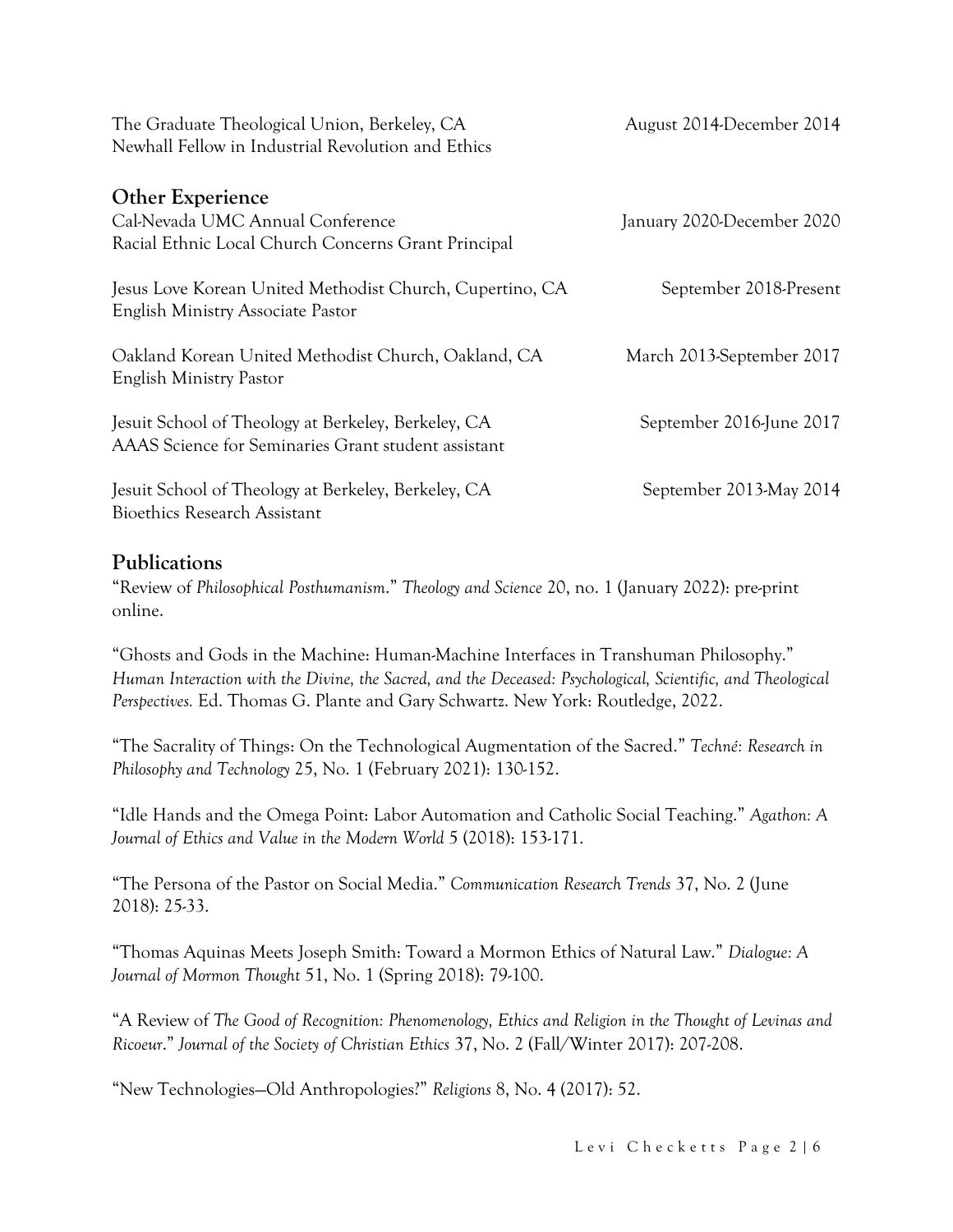"The Cross and the Computer: Actor-Network Theory and Christianity." *Theology and Science* 15, No. 1 (February 2017): 116-127.

"Recognizing the Face and Facial Recognition." *Social Epistemology and Technology: Toward Public Self-Awareness Regarding Technological Mediation*. Ed. Frank Scalambrino. London: Rowman & Littlefield, 2016.

"The Mormon Godhead and the Christian Trinity." *Interreligious Insights* 8, No. 3 (December 2010): 38-47.

#### **In Press**

"Deus Ex Machina or Extra Pauperes Nullus Salus: Artificial Intelligence and the Marginalization of the Poor." *Journal of Moral Theology*. Forthcoming.

"Homo gubernator as a Teilhardian-Catholic Response to Transhumanism." *Religious Transhumanism and Its Critics*. Ed. Ted Peters, Arvin Gouw, Brian Green. Forthcoming.

#### **Presentations**

#### **Invited Presentations**

"Latent Extropianism in Cross-Border Surrogate Pregancies: devouring the Poor in the Name of the Free Market" (June 2021). College Theology Society Conference (online).

"Technology and Religion: On the Technological Augmentation of the Sacred" (March 2021). Arnold Lecture at Gonzaga University in Spokane, WA.

"Idolatry and AI" (January 2020). Artificial Intelligence: Implications for Ethics and Religion conference at Union Theological Seminary in New York City, NY.

"Through a Techno-Mirror Darkly: Created Co-Creators, AI and Consciousness Uploading" (November 2019). Center for Theology and the Natural Sciences Public Forum in Berkeley, CA.

"Transhumanism and the Need for a New Christian Ethic" (February 2019). Seeking the Sacred in the Digital Age Conference at Gonzaga University in Spokane, WA.

"Can a Mormon Be a Transhumanist? A Response from an Apostate" (December 2016). Theologians Testing Transhumanism Meeting, Berkeley, CA.

#### **Conference Presentations**

"The Civilization of the Poor and AI" (June 2021). Society for Philosophy and Technology Conference in Lille, France.

"The Harvest is Ready: Christian Work in a Post-Labor Society" (June 2021). Catholic Theological Society of America Conference in Baltimore, MD.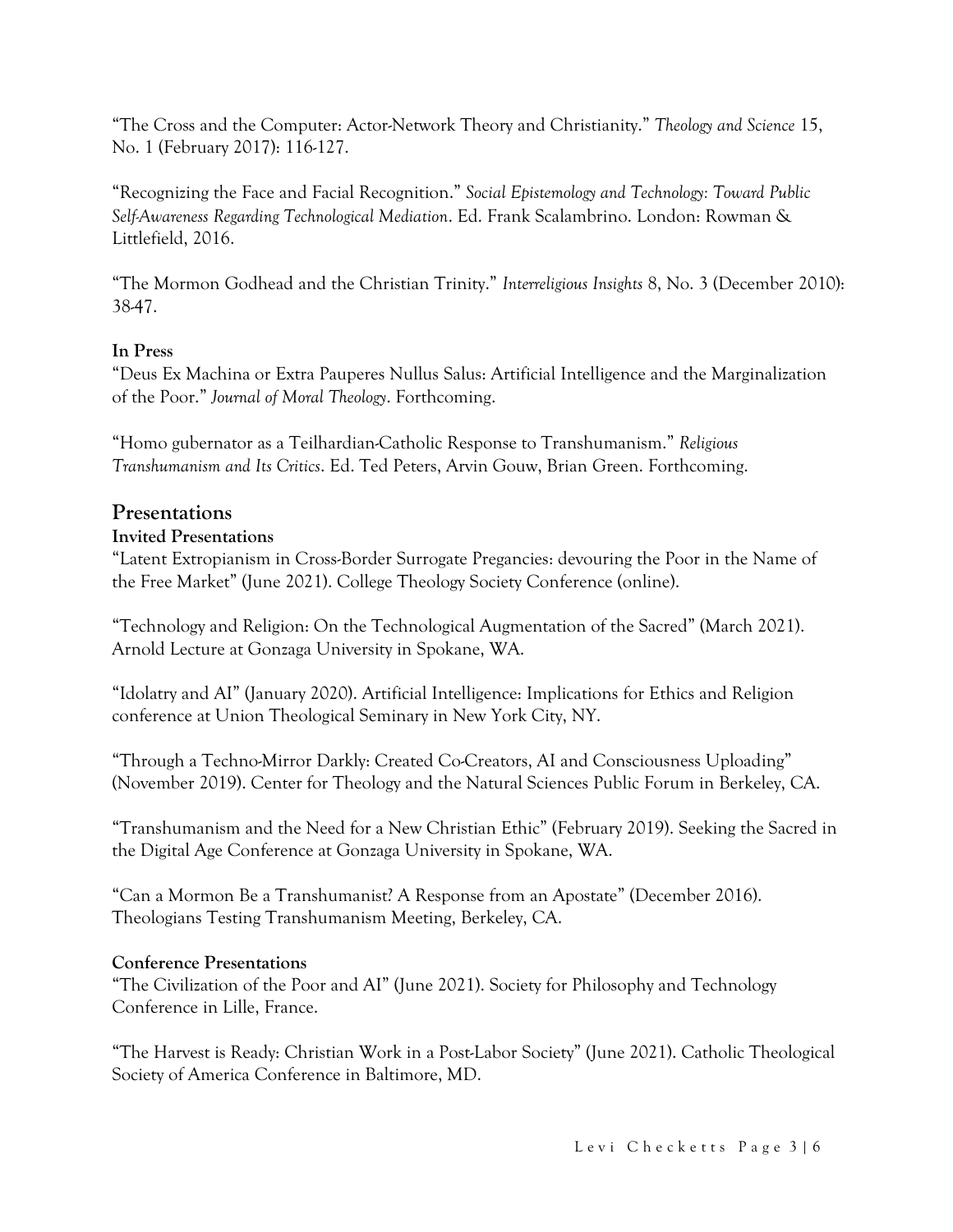"Deus ex Machina or Extra Pauperes nullus Salus? AI and the Option for the Poor" (January 2021). Society of Christian Ethics 2021 Conference in Chicago, IL.

"Indigence and Intelligent Engines: On Poverty and Its Intersection with AI Theory." (November 2020). Philosophy of Human-Technology Relations 2020 Conference in Twente, Netherlands.

"Constructing Faces: A Dialogue between ANT and AI" (August 2020). Society for the Social Study of Sciences 2020 Conference in Prague, Czech Republic.

"Invisible Faces in Invisible Spaces" (July 2020). TheoCom 2020 Conference at Santa Clara University, Santa Clara, CA.

"The Christian Response to Entropy: Reading Pierre Teilhard de Chardin against Himself on Violence" (June 2019). Catholic Theological Society of America in Pittsburgh, PA.

"The Geoengineering Trolley Problem and a Jonasian Solution" (January 2019). Society for Christian Ethics 2019 Conference in Louisville, IN.

"The Technology Called Religion" (July 2018). Philosophy of Human-Technology Relations Conference in Twente, NL.

"Zarathustra, Transhumanism, and the Homo Gubernator" (November 2017). Pacific Coast Theological Society Fall 2017 Conference in Berkeley, CA.

"Uploaded Anthropologies: Moral Theory and STS in the Transhuman Debate" (September 2017). Society for the Social Study of Science 2017 Conference in Boston, MA.

"The Persona of the Pastor on Social Media" (July 2017). TheoCom 2017 Conference at Santa Clara University, Santa Clara, CA.

"The Sacrality of Things" (June 2017). Society for Philosophy and Technology 2017 Conference at Darmstadt University of Technology, Darmstadt, Germany.

"Vacek and Marion: Toward a Phenomenology of Erotic Love of God" (February 2015). Center for Advanced Research in European Philosophy 2015 Conference at Kings College, London, ON, Canada.

### **Works in Progress**

Monograph in contract with Fortress Press examining the bourgeois epistemological assumptions of AI and Catholic obligation to challenge this in light of option for the poor

Reprinting of Carl Mitcham and Jim Grote, eds. *Theology and Technology: Essays in Analysis and Exegesis* with Wipf and Stock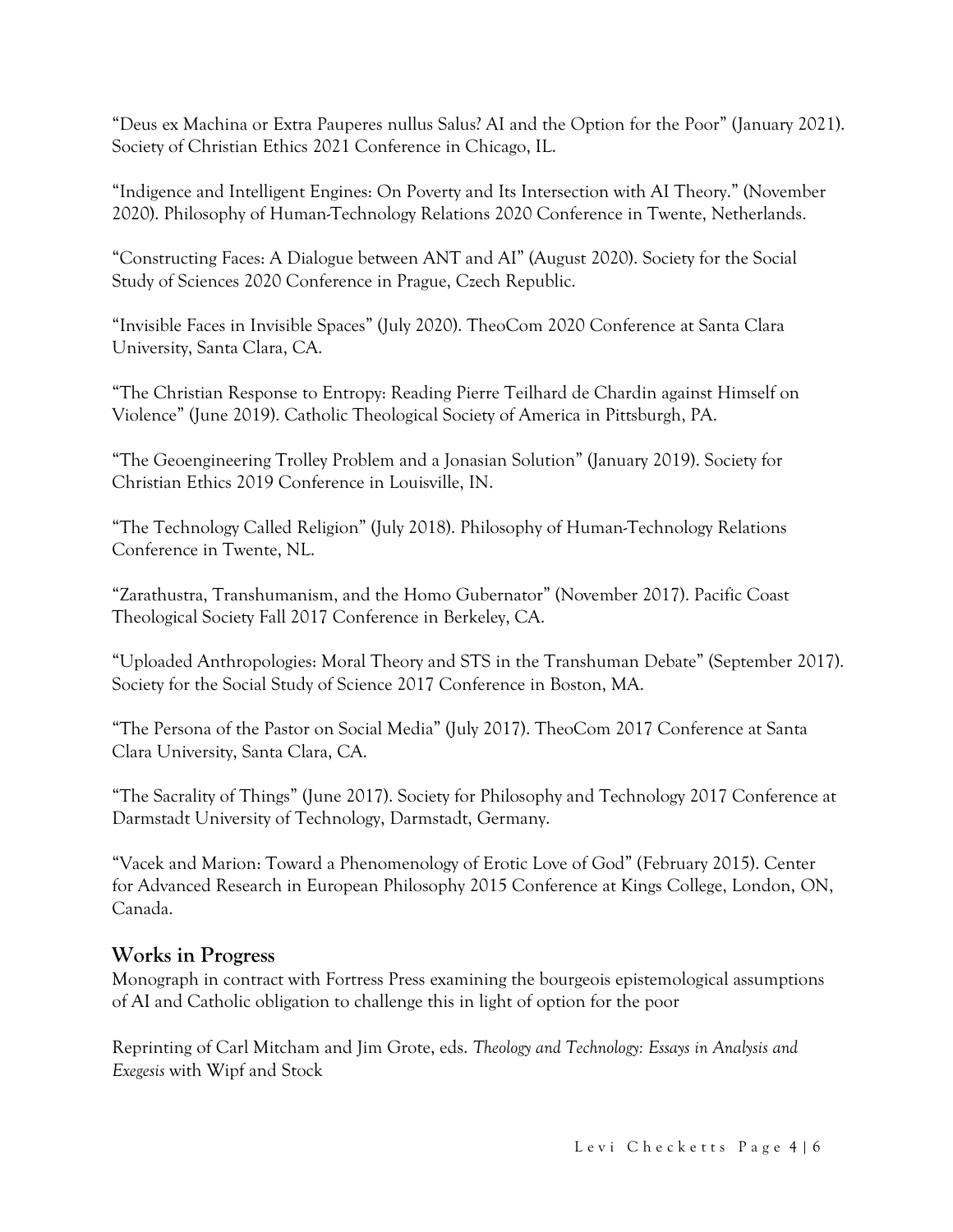Head of Pontifical Council for Culture—AI Concerns Meeting among scholars across Asia to consult Vatican on social and ethical issues of AI in Asia

"Critiques of Technique" project collecting major classical theological critiques of technology for online publication through the Jacques Ellul Society

## **Recent Courses Taught**

| CE 2528 Seminar on Human Rights   | Jesuit School of Theology SCU, Spring 2021                    |
|-----------------------------------|---------------------------------------------------------------|
| PHIL 156 Ethics at Work           | Holy Names University, Fall 2014-Spring 2021                  |
| PHIL 020W/120W Moral Choices      | Holy Names University, Fall 2014-Spring 2021                  |
| PMIN 251 Catholic Social Thought  | Santa Clara University, Summer 2020-Winter 2021               |
| <b>Fundamentals of Morality</b>   | Institute for Leadership in Ministry, Winter 2017-Winter 2021 |
| RLSTA 175 World Religions         | Holy Names University, Summer 2015-Fall 2020                  |
| PHIL 040W The Human Person        | Holy Names University, Spring 2015-Fall 2020                  |
| ORB 315 Business Ethics           | St Mary's College of California, Autumn 2018-Spring 2020      |
| Moral Theology                    | Diocese of Monterey, November 2019-December 2019              |
| ORB 411 Ethics                    | St Mary's College of California, Autumn 2019                  |
| RSST 8200 Technology and Theology | Jesuit School of Theology SCU, Spring 2018                    |
| RSST 3784 Technology and Theology | The Graduate Theological Union, Spring 2017                   |
| CE 2502 Industrial Ethics         | The Graduate Theological Union, Fall 2014                     |

### **Memberships**

Society for Christian Ethics Catholic Theological Society of America Society for Philosophy and Technology Society for Social Study of the Sciences (4S) American Academy of Religion

#### **Service**

AI and Faith Networking Fellow October 2021-Present AI Theology Board Member **September 2021-Present** AAR Human Enhancement and Transhumanism Steering Committee November 2018-Present Center for Theology and the Natural Sciences affiliate September 2017-Present Center for Science, Technology, and Medicine Studies affiliate September 2014-2021

# **Scholarships and Awards**

- ➢ **Racial Ethnic Local Church Concerns Grant**, UMC Discipleship Ministries, 2019
- ➢ **Dolores L. Christie Scholarship**, Catholic Theological Society of America, 2019, 2021
- ➢ **Charles H. Townes Fellowship,** Center for Theology and the Natural Sciences, 2018
- ➢ **Travel Grant**, National Science Foundation, 2017
- ➢ **Outstanding Graduate Student Paper Award**, Society for Philosophy and Technology Conference 2017
- ➢ **Newhall Teaching Fellowship,** The Graduate Theological Union 2014, 2017